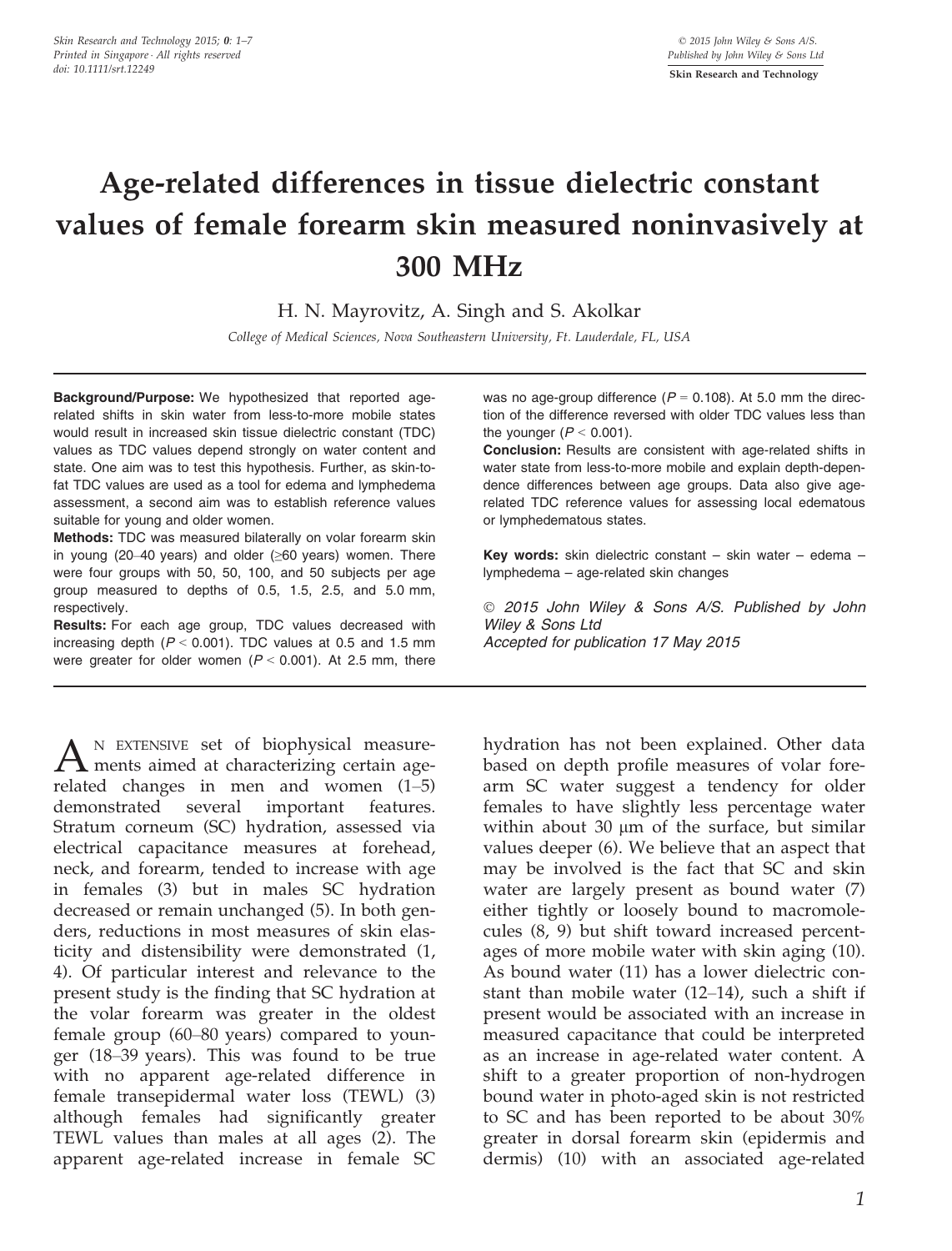#### Mayrovitz et al.

thinning of dorsal and ventral forearm skin (15). Magnetic resonance imaging of forearm skin has also demonstrated an increase in dermal mobile water in aged females compared to younger females (16, 17) although some other data suggest only a small age-related difference (8).

We hypothesized that a further manifestation of such changes in water state should cause an age-dependent increase in skin tissue dielectric constant (TDC) that would be detectible at depths below the SC in and deeper to the dermis. Thus, one aim of this study was to test this hypothesis by measuring skin TDC values to several skin depths in groups of younger and older women. Further, because skin-to-fat TDC values show promise as a way to characterize skin water changes in a variety of circumstances (18–27) and as a tool for lymphedema assessment (28–32), a secondary aim was to establish reference ranges suitable for use with young and older women.

## **Methods**

#### Subjects

Female volunteers  $(N = 270)$ , divided into two age groups, young  $(20-40 \text{ years}, N = 165)$  and older ( $\geq 60$  years,  $N = 105$ ) with Fitzpatrick's skin types II–IV, separated into four measurement groups (I, II, III, IV), were evaluated after the research nature of the study was explained to them and they had signed an informed consent that was previously approved by the University Institutional Review Board. For each group, TDC measurements (described subsequently) were made at the depths and with the numbers per group as indicated in Table 1. Depending on the specific group, mean ages

| TABLE 1. Group features and forearm TDC values |  |  |
|------------------------------------------------|--|--|
|------------------------------------------------|--|--|

ranged from 27.3 to 30.3 years for the young and from 68.9 to 70.5 years for the older group. For all measurement groups age and body mass index were significantly greater in the older group ( $P < 0.01$ ). Prior to participation, subjects were asked not to apply any lotion or creams to their forearms on the day of the scheduled procedure. Subjects with any known skin condition affecting forearm skin, any injury or open wound on either arm, or any prior arm trauma that might have affected tissue water were excluded from participation.

#### Tissue dielectric constant measurement method

The dielectric constant, also known as permittivity, is a dimensionless number equal to the ratio of the permittivity of a measured tissue to the permittivity of vacuum. Because TDC values mainly depend on tissue water content, TDC values and their change may provide indices of water content and quantitative estimates of water content changes. For reference, the dielectric constant of distilled water at 32°C is approximately 76. As the measurement frequency is 300 MHz the TDC values are sensitive to both free and bound water. Measuring of the bound water component is important because up to 80–90% of young adult skin water content is bound (7) although this percentage may decrease substantially with skin aging (10).

Measurements of TDC have been used in basic and clinical research studies in which skin tissue water and its change were of interest at various anatomical sites including face (33, 34), breast (25), forearm (21, 35, 36), biceps, axilla and thorax (37), leg and foot (18, 22), and buttocks (38). TDC measurements have also been used to characterize

|                  | Effective measurement depth |                  |                   |                   |                    |                   |                   |                  |  |
|------------------|-----------------------------|------------------|-------------------|-------------------|--------------------|-------------------|-------------------|------------------|--|
|                  | Group $1(0.5$ mm)           |                  | Group II (1.5 mm) |                   | Group III (2.5 mm) |                   | Group IV (5.0 mm) |                  |  |
|                  | Young                       | Older            | Young             | Older             | Young              | Older             | Young             | Older            |  |
| Ν                | 50                          | 50               | 50                | 50                | 100                | 100               | 50                | 50               |  |
| AGE (years)      | $30.3 \pm 7.5$              | 69.4 $\pm$ 6.9** | $29.9 \pm 3.7$    | $69.5 \pm 6.8***$ | $27.3 \pm 6.2$     | $70.5 \pm 6.7***$ | $27.5 \pm 4.3$    | 68.9 $\pm$ 7.2** |  |
| BMI $(kg/m^2)$   | $24.9 \pm 5.3$              | $28.5 \pm 6.3^*$ | $24.2 \pm 5.4$    | $27.8 + 7.6*$     | $23.9 \pm 5.3$     | $28.6 \pm 5.9**$  | $23.5 \pm 4.6$    | $28.4 \pm 6.3**$ |  |
| <b>TDC</b> value | $31.6 \pm 4.3$              | $37.4 + 5.5***$  | $30.3 \pm 3.3$    | $34.2 + 4.5$ **   | $26.6 \pm 4.7$     | $27.6 + 4.0$      | $25.0 + 4.5$      | $22.3 + 3.6**$   |  |
| % TDC difference | 18.4                        |                  | 12.9              |                   | 3.8                |                   | $-10.8$           |                  |  |

BMI, body mass index.

Values are mean  $\pm$  SD; Older vs. Younger;  $*P < 0.01$ ,  $*P < 0.001$ .

TDC values for both groups significantly decrease with increasing depth  $(P < 0.001)$ . Note that the older group TDC values at 0.5 and 1.5 mm depths are greater than for the young group but at the deepest depth the older group value are significantly less that for the young. Percentage Difference is calculated as 100  $\times$  (older  $-$  young)/young for each depth.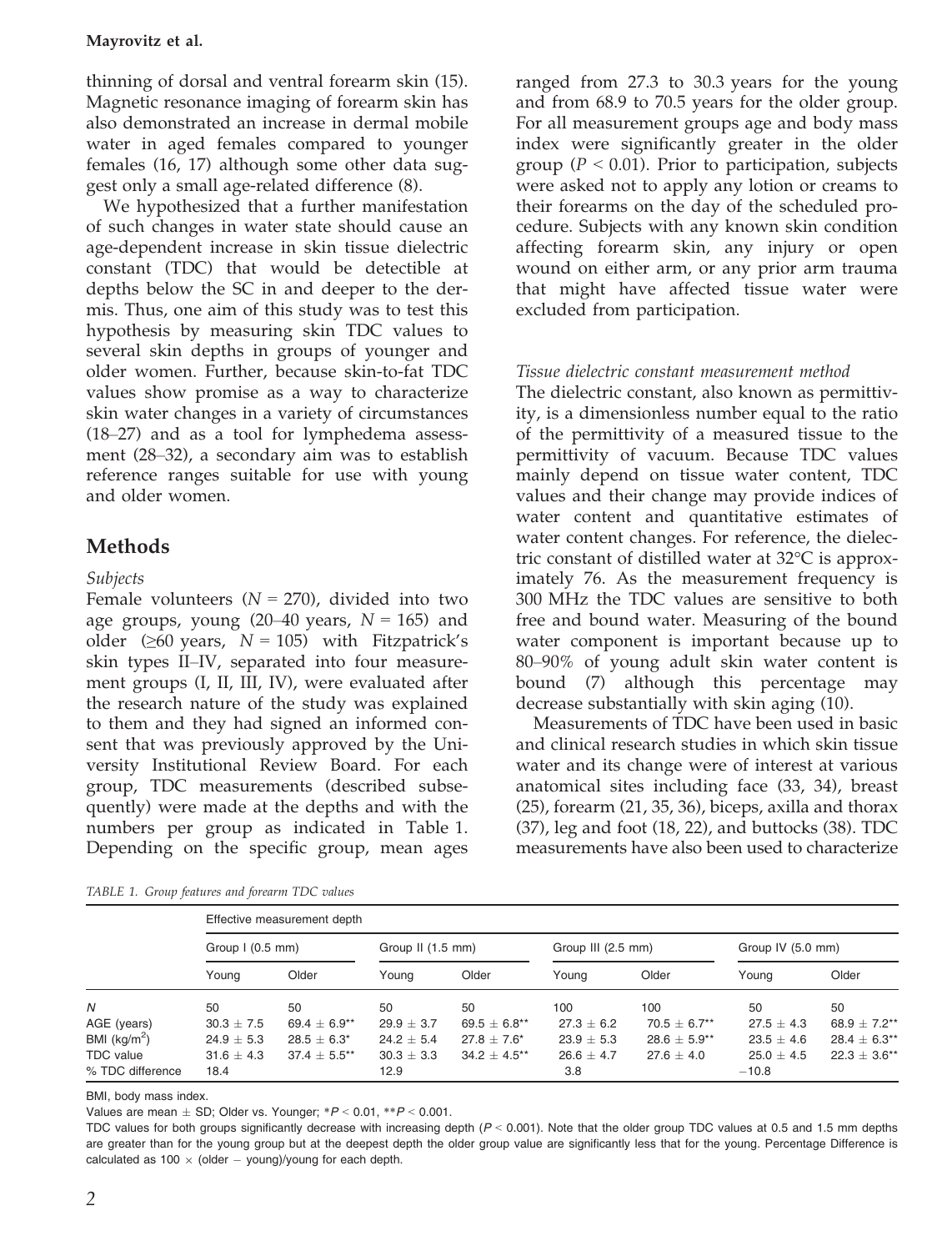and track changes related to lymphedema (29, 30, 39), changes in post-surgical fluid status (27), and assess skin irradiation effects (25).

In use the device generates and transmits a very low power 300 MHz signal into a coaxial probe that is in contact with the skin with the probe acting as an open-ended coaxial transmission line (40). Part of the signal is absorbed, mainly by tissue water, and part is reflected back to a control unit where the complex reflection coefficient is calculated (41, 42) from which the dielectric constant is determined (43, 44). Reflections from the end of this coaxial transmission line depend on the complex permittivity of the tissue which in turn depends on signal frequency and the dielectric constant (the real part of the complex permittivity) and the conductivity of the tissue with which the probe is in contact. At 300 MHz the contribution of conductivity to the overall value of the permittivity is small and the dielectric constant is mainly determined by water molecules (free and bound). Consequently, the device includes and analyzes only the dielectric constant that is directly proportional to tissue water content in a manner close to that predicted by Maxwell mixture theory for low water content but a slightly less good prediction for high water content tissues (45). In all cases, TDC is strongly dependent on relative water content with TDC values that decrease with water reductions during hemodialysis (24). Further details including validation and repeatability data are described in the literature (18, 24, 46). Each probe is calibrated against various ethanol–water mixture concentrations each of known dielectric constant values (46).

#### Measurement procedure

Tissue dielectric constant measurements were made with the MoistureMeterD (MMD, Delfin Technologies, Kuopio, Finland). This device measures skin and the skin-to-fat TDC at a frequency of 300 MHz by touching skin with a small hand held probe for about 10 s. In practice, one of four different probes can be used having outer diameters from 10 mm, for a 0.5 mm effective measurement, depth to 55 mm, for a 5 mm measurement depth. Effective measurement depth is defined as the depth at which the 300 MHz electric field decreases to 1/e of its surface field. In this study, all probes were used allowing for TDC measurements to

effective depths of 0.5, 1.5, 2.5, and 5.0 mm. Measurements were done with subjects supine on a padded and insulated examination table with arms resting palms up and were started after they had been supine for a minimum of 5 min. Measurement sites were both volar forearms 6 cm distal to the antecubital fossa with each site measured in triplicate. Measurements between right and left arm were alternated until three values per arm were obtained. The average of the three measurements was used to characterize the TDC value of each arm and reported as the average of the two arms. This procedure was done for each of the four effective measurement depths.

### Analysis

All statistical tests were done with SPSS (V 13; IBM, Armonk, NY, USA). TDC values at all depths proved to be normally distributed as tested using the Shapiro-Wilks test. Differences in TDC values among depths within age groups were tested using ANOVA with post hoc evaluations of between depth differences done with Bonferroni adjustments. Differences between age groups were evaluated using independent t-tests for each depth separately. A P-value less than or equal to 0.01 was accepted as significant. This significance level was adopted to reduce type II errors that might arise because of using four independent t-tests, one for each depth.

## Results

The main numerical experimental results (mean  $\pm$  SD) are summarized in Table 1 and the age pattern visualized graphically in Fig. 1 for each effective measurement depth. Results show that within each age group TDC values monotonically decrease with increasing depth  $(P < 0.001)$ . For the young group, TDC values at 0.5 and 1.5 mm depths were not significantly different from each other  $(P = 0.441)$  but were both greater than TDC values measured at 2.5 and 5.0 mm depths ( $P < 0.001$ ). The 2.5 and 5.0 mm TDC values were not significantly different from each other ( $P = 0.113$ ). For the older group, TDC values at all depths differed from all other depths ( $P < 0.001$ ).

Comparisons of TDC values between age groups at each depth showed a pattern (Fig. 1) in which older values at 0.5 and 1.5 mm depths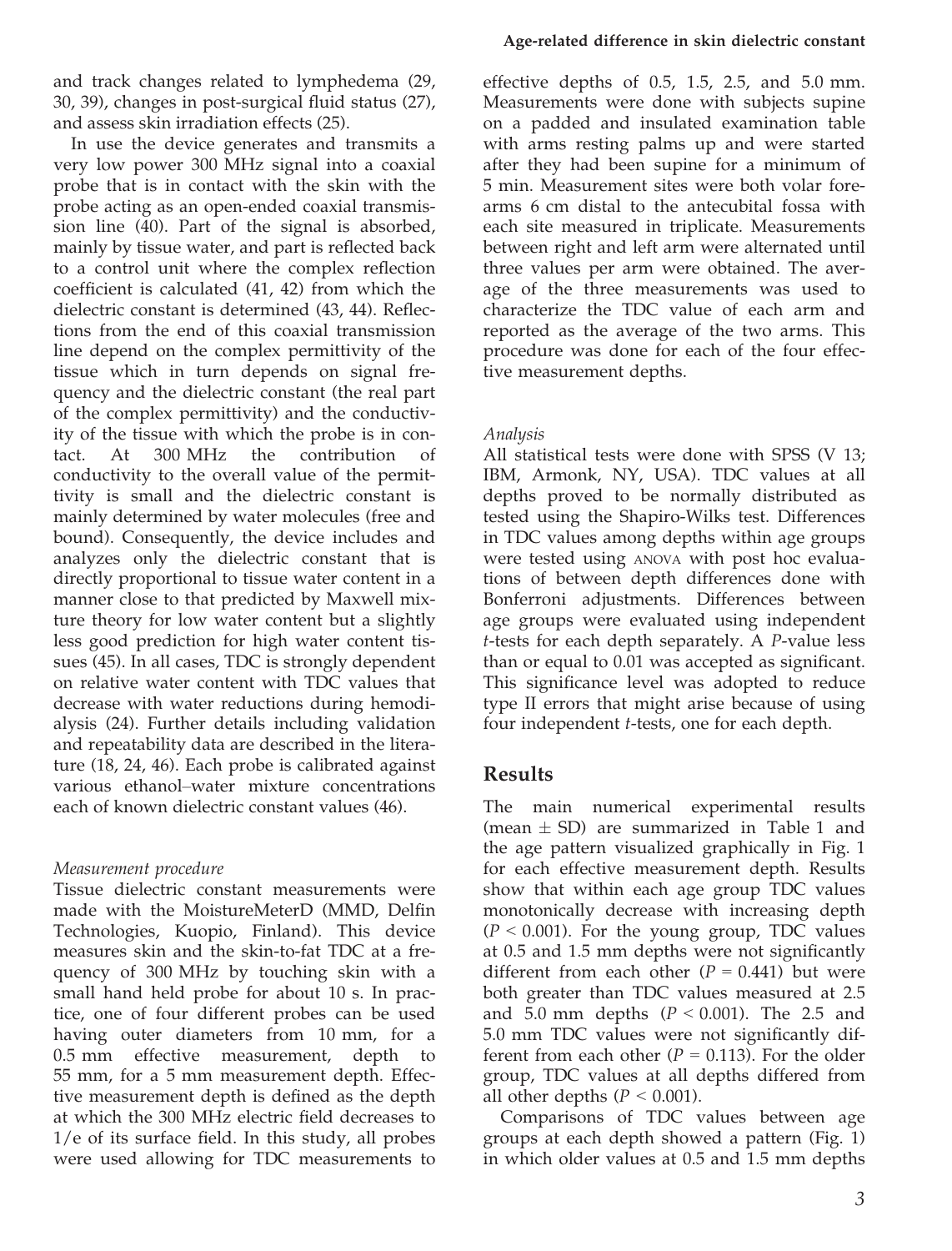Mayrovitz et al.



Fig. 1. Age and depth dependence of TDC values. TDC values for young and older groups decrease with increasing depth  $(P < 0.001)$ with the older group having greater TDC values at the two shallower depths (0.5 and 1.5 mm) but a lesser value at the deepest depth;  $*P < 0.001$  older vs. young groups with no significant difference at an effective depth of 2.5 mm. Error bars are one SEM.

were both significantly greater than the younger group TDC values at corresponding depths  $(P < 0.001)$ . At a depth of 2.5 mm there was no significant difference between age groups  $(P = 0.108)$ , and at a depth of 5.0 mm the direction of the difference reversed with the older group now having TDC values that were less than the younger group ( $P < 0.001$ ). TDC values were significantly correlated with body mass index only for the deepest measurement (5.0 mm) yielding negative correlation coefficients of  $-0.335$  ( $P = 0.01$ ) and  $-0.301$  ( $P = 0.05$ ) for the younger and older groups, respectively.

## Discussion

Investigations of potential age-related differences in skin properties have previously focused on a variety of skin parameters including skin thickness (15, 47–51), TEWL (2, 3, 52, 53), mechanical properties (1, 4, 54–59), pH and sebum content (60–62) and SC properties, and water content (6, 8, 61, 63–66). To our knowledge the present is the first systematic investigation and report of age-related differences in skin-to-fat TDC values between young and older females. A major new finding based on these TDC measurements of volar forearm skin in a large number of females is that the magnitude and direction of differences between age groups depends on the depth of the tissue included in the measurement.

For shallower depths, that included tissue volumes to 0.5 and 1.5 mm below the skin surface, TDC values were greater for older females. Differences between age groups disappeared when measurements were to depths of 2.5 mm. At an effective measurement depth of 5.0 mm, TDC values were now greater for the younger females. The greater TDC values of the older females measured at the shallower depths is consistent with the previously noted age-related shift in water state from mostly bound water to more mobile water with increasing age. This would be predicted as mobile water has a greater dielectric constant than bound water. The fact that the greatest difference between older and younger females occurs at the shallowest depth of 0.5 mm (18.4%, Table 1) and decreases to 12.9% at 1.5 mm depth is explainable by considering the tissue type included in the two measurement depths. TDC measurements to a depth of 0.5 mm would include all of the epidermis and a portion of the dermis, whereas measurements to a depth of 1.5 mm would include the dermis and also include a portion of hypodermis with its low water content fat. Because the shift in water state occurs in epidermis and dermis, the expected increased TDC value that would be associated with more mobile water would be blunted by including greater amounts of fat-rich hypodermis. This process could also explain the non-significant difference in TDC values between age groups at a measurement depth of 2.5 mm as at this depth there is a large fraction of the total tissue volume attributable to hypodermis thereby diminishing the net effect of the increase in dermal TDC value of the older group.

The reversal of the TDC difference at the deepest depth (5.0 mm) is not fully explainable based on a shift in water state. However, other factors may be involved. From volar forearm dermal thickness values reported (50) for the age range of female subjects evaluated in the present study, a reduction in average thickness of 0.95 mm (age 20–40 years) to an average of 0.85 mm (age 60–90 years) occurs with similar thickness reductions reported by others (15). By itself this change would favor a lesser TDC value in older females as percentage wise, less high content dermal water would be included in a fixed-depth measurement volume. Thus, the cross-over herein observed at the deepest measurement depth (5.0 mm), characterized by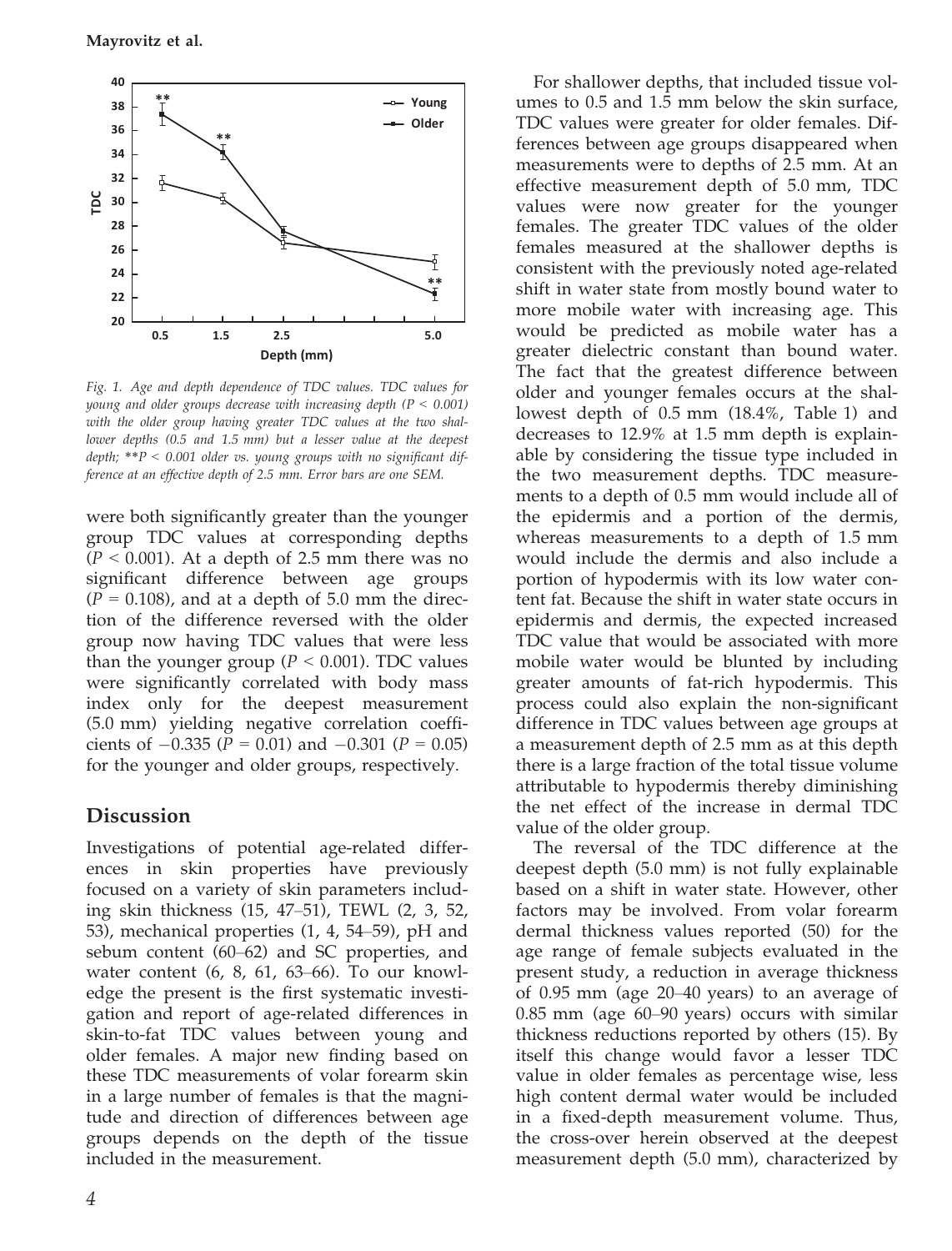a lesser TDC value in the older group, might be explained by this process because at this depth the large percentage of low TDC value hypodermis might overwhelm the impact of the change in water state within a now thinner dermis.

In addition to providing insights into factors affecting TDC measurements and differences between age groups, the present data also provide a substantial reference set of TDC values for each effective measurement depth. As already noted, forearm TDC measurements have shown potential for characterizing and possibly detecting early onset lymphedema (28, 32, 67) because of the strong dependence of skin TDC on water content. The present data provide a set of non-edematous forearm skin reference values that could be used to aid in detecting edema or lymphedema presenting in forearms. This could be done by determining the departure of measured values from the reference set herein contained specific to the agerange group of the patient being evaluated and the depth of the measurement. For that purpose

#### Age-related difference in skin dielectric constant

a multiple of the SD presented in Table 1 would be added to the corresponding TDC mean value to arrive at a threshold value above which the presence of edema or lymphedema is likely to be present. For example, if TDC measurements were made to a depth of 2.5 mm, a value exceeding a 2.5 SD threshold (99.5% of cases would be less than this value) would likely represent the presence of edema or lymphedema. For the data herein obtained, these thresholds are 38.3 and 37.7 for the younger and older age groups, respectively. Other thresholds can be computed and used in a similar manner depending on the degree of diagnostic conservatism desired.

In summary, the present TDC measurement results; (i) are consistent with the hypothesis of an age-related shift in the water state from lessto-more mobile, (ii) help explain the depthdependence differences between ages, and (iii) provide for the first time age-related TDC reference values for use in assessing local edematous or lymphedematous states that manifest in forearms.

#### References

- 1. Krueger N, Luebberding S, Oltmer M, Streker M, Kerscher M. Agerelated changes in skin mechanical properties: a quantitative evaluation of 120 female subjects. Skin Res Technol 2011; 17: 141–148.
- 2. Luebberding S, Krueger N, Kerscher M. Skin physiology in men and women: in vivo evaluation of 300 people including TEWL, SC hydration, sebum content and skin surface pH. Int J Cosmet Sci 2013; 35: 477–483.
- 3. Luebberding S, Krueger N, Kerscher M. Age-related changes in skin barrier function - quantitative evaluation of 150 female subjects. Int J Cosmet Sci 2013; 35: 183–190.
- 4. Luebberding S, Krueger N, Kerscher M. Mechanical properties of human skin in vivo: a comparative evaluation in 300 men and women. Skin Res Technol 2014; 20: 127–135.
- 5. Luebberding S, Krueger N, Kerscher M. Age-related changes in male skin: quantitative evaluation of one hundred and fifty male subjects. Skin Pharmacol Physiol. 2014; 27: 9–17.
- 6. Egawa M, Tagami H. Comparison of the depth profiles of water and water-binding substances in the

stratum corneum determined in vivo by Raman spectroscopy between the cheek and volar forearm skin: effects of age, seasonal changes and artificial forced hydration. Br J Dermatol 2008; 158: 251–260.

- 7. Gniadecka M, Faurskov Nielsen O, Christensen DH, Wulf HC. Structure of water, proteins, and lipids in intact human skin, hair, and nail. J Invest Dermatol 1998; 110: 393–398.
- 8. Boireau-Adamezyk E, Baillet-Guffroy A, Stamatas GN. Mobility of water molecules in the stratum corneum: effects of age and chronic exposure to the environment. J Invest Dermatol. 2014; 134: 2046– 2049.
- 9. Xiao P, Wong W, Cottenden AM, Imhof RE. In vivo stratum corneum over-hydration and water diffusion coefficient measurements using opto-thermal radiometry and TEWL Instruments. Int J Cosmet Sci 2012; 34: 328–331.
- 10. Gniadecka M, Nielsen OF, Wessel S, Heidenheim M, Christensen DH, Wulf HC. Water and protein structure in photoaged and chronically aged skin. J Invest Dermatol. 1998; 111: 1129–1133.
- 11. Pethig R. Protein-water interactions determined by dielectric

methods. Annu Rev Phys Chem 1992; 43: 177–205.

- 12. Grant EH. Dielectric dispersion in bovine serum albumen. J Mol Biol 1966; 19: 133–139.
- 13. Pennock BE, Schwan HP. Further observations on the electrical properties of hemoglobin-bound water. J Phys Chem 1969; 73: 2600–2610.
- 14. Schwan HP. Electrical properties of bound water. Ann NY Acad Sci. 1965; 125: 344–354.
- 15. Gniadecka M, Jemec GB. Quantitative evaluation of chronological ageing and photoageing in vivo: studies on skin echogenicity and thickness. Br J Dermatol 1998; 139: 815–821.
- 16. Querleux B. Magnetic resonance imaging and spectroscopy of skin and subcutis. J Cosmet Dermatol 2004; 3: 156–161.
- 17. Richard S, Querleux B, Bittoun J, Jolivet O, Idy-Peretti I, de Lacharriere O, Leveque JL. Characterization of the skin in vivo by high resolution magnetic resonance imaging: water behavior and agerelated effects. J Invest Dermatol. 1993; 100: 705–709.
- 18. Jensen MR, Birkballe S, Nørregaard S, Karlsmark T. Validity and interobserver agreement of lower extremity local tissue water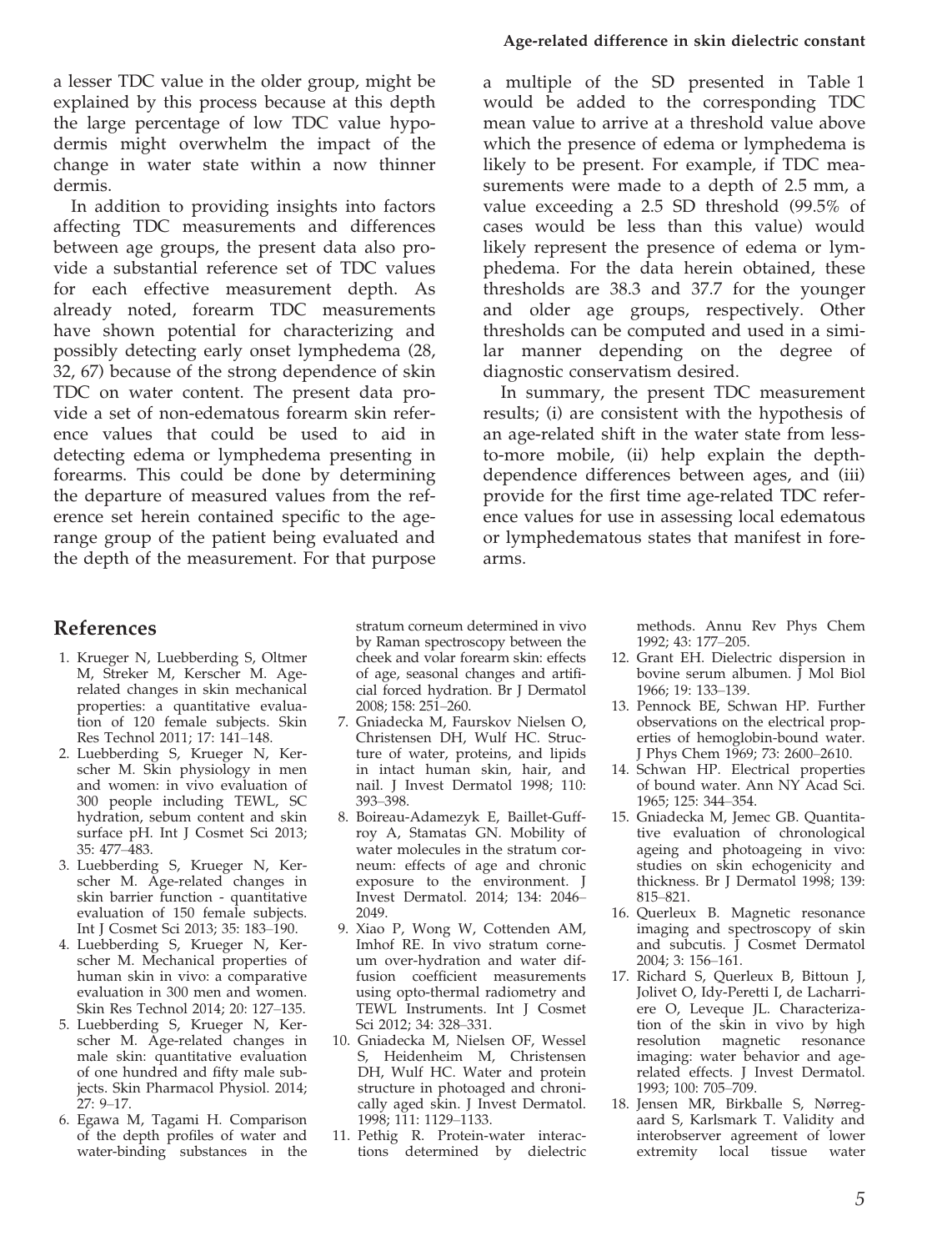measurements in healthy women using tissue dielectric constant. Clin Physiol Funct Imaging 2012; 32: 317–322.

- 19. Laaksonen DE, Nuutinen J, Lahtinen T, Rissanen A, Niskanen LK. Changes in abdominal subcutaneous fat water content with rapid weight loss and long-term weight maintenance in abdominally obese men and women. Int J Obes Relat Metab Disord 2003; 27: 677–683.
- 20. Lahtinen T, Nuutinen J, Alanen E, Turunen M, Nuortio L, Usenius T, Hopewell JW. Quantitative assessment of protein content in irradiated human skin. Int J Radiat Oncol Biol Phys 1999; 43: 635–638.
- 21. Mayrovitz HN, Brown-Cross D, Washington Z. Skin tissue water and laser Doppler blood flow during a menstrual cycle. Clin Physiol Funct Imaging 2007; 27: 54-59.
- 22. Mayrovitz HN, McClymont A, Pandya N. Skin tissue water assessed via tissue dielectric constant measurements in persons with and without diabetes mellitus. Diabetes Technol Ther 2013; 15: 60–65.
- 23. Miettinen M, Monkkonen J, Lahtinen MR, Nuutinen J, Lahtinen T. Measurement of oedema in irritant-exposed skin by a dielectric technique. Skin Res Technol 2006; 12: 235–240.
- 24. Nuutinen J, Ikaheimo R, Lahtinen T. Validation of a new dielectric device to assess changes of tissue water in skin and subcutaneous fat. Physiol Meas 2004; 25: 447– 454.
- 25. Nuutinen J, Lahtinen T, Turunen M, Alanen E, Tenhunen M, Usenius T, Kolle R. A dielectric method for measuring early and late reactions in irradiated human skin. Radiother Oncol 1998; 47: 249–254.
- 26. Papp A, Lahtinen T, Harma M, Nuutinen J, Alhava E. Dielectric measurement in burns: a new tool for burn depth determination. Plast Reconstr Surg 2007; 119: 1958–1960.
- 27. Petaja L, Nuutinen J, Uusaro A, Lahtinen T, Ruokonen E. Dielectric constant of skin and subcutaneous fat to assess fluid changes after cardiac surgery. Physiol Meas 2003; 24: 383–390.
- 28. Mayrovitz HN, Weingrad DN, Lopez L. Patterns of temporal changes in tissue dielectric constant as indices of localized skin water changes in women treated for breast cancer: a pilot study. Lymphat Res Biol. 2015; 13: 20–32.
- 29. Mayrovitz HN, Weingrad DN, Davey S. Tissue dielectric constant (TDC) measurements as a means of characterizing localized tissue water in arms of women with and without breast cancer treatment releated lymphedema. Lymphology. 2014; 47: 142–150.
- 30. Mayrovitz HN, Davey S. Changes in tissue water and indentation resistance of lymphedematous limbs accompanying low level laser therapy (LLLT) of fibrotic skin. Lymphology. 2011; 44: 168– 177.
- 31. Mayrovitz HN, Weingrad DN, Davey S. Local tissue water in atrisk and contralateral forearms of women with and without breast cancer treatment-related lymphedema. Lymphat Res Biol. 2009; 7: 153–158.
- 32. Mayrovitz HN, Davey S, Shapiro E. Localized tissue water changes accompanying one manual lymphatic drainage (MLD) therapy session assessed by changes in tissue dielectric constant inpatients with lower extremity lymphedema. Lymphology. 2008; 41: 87–92.
- 33. Mayrovitz HN, Bernal M, Carson S. Gender differences in facial skin dielectric constant measured at 300 MHz. Skin Res Technol 2012; 18: 504–510.
- 34. Mayrovitz HN, Bernal M, Brlit F, Desfor R. Biophysical measures of skin tissue water: variations within and among anatomical sites and correlations between measures. Skin Res Technol 2013; 19: 47–54.
- 35. Mayrovitz HN, Guo X, Salmon M, Uhde M. Forearm skin tissue dielectric constant measured at 300 MHz: effect of changes in skin vascular volume and blood flow. Clin Physiol Funct Imaging 2013; 33: 55–61.
- 36. Mayrovitz HN, Davey S, Shapiro E. Local tissue water changes assessed by tissue dielectric constant: single measurements versus averaging of multiple measurements. Lymphology. 2008; 41: 186– 188.
- 37. Mayrovitz HN, Davey S, Shapiro E. Local tissue water assessed by tissue dielectric constant: anatomical site and depth dependence in women prior to breast cancer treatment-related surgery. Clin Physiol Funct Imaging 2008; 28: 337–342.
- 38. Harrow JH, Mayrovitz HN. Subepidermal moisture surrounding pressure ulcers in persons with a spinal cord injury: a pilot study. J Spinal Cord Med 2014; 37: 719– 728.
- 39. Mayrovitz HN, Weingrad DN, Lopez L. Patterns of temporal changes in tissue dielectric constant (TDC) as indices of localized skin water changes in women treated for breast cancer: a pilot study. Lymphat Res Biol 2015; 13:  $20 - 32$ .
- 40. Stuchly MA, Athey TW, Stuchly SS, Samaras GM, Taylor G. Dielectric properties of animal tissues in vivo at frequencies 10 MHz– 1 GHz. Bioelectromagnetics. 1981; 2: 93–103.
- 41. Aimoto A, Matsumoto T. Noninvasive method for measuring the electrical properties of deep tissues using an open-ended coaxial probe. Med Eng Phys 1996; 18: 641–646.
- 42. Lahtinen T, Nuutinen J, Alanen E. Dielectric properties of the skin. Phys Med Biol 1997; 42: 1471–1472.
- 43. Alanen E, Lahtinen T, Nuutinen J. Measurement of dielectric properties of subcutaneous fat with openended coaxial sensors. Phys Med Biol 1998; 43: 475–485.
- 44. Alanen E, Lahtinen T, Nuutinen J. Variational formulation of openended coaxial line in contact with layered biological medium. IEEE Trans Biomed Eng 1998; 45: 1241– 1248.
- 45. Smith SR, Foster KR. Dielectric properties of low-water-content tissues. Phys Med Biol 1985; 30: 965– 973.
- 46. Mayrovitz HN. Assessing free and bound water in skin at 300 MHz using tissue dielectric measurements with the moisturemeterD. In: Greene AK, Brorson H and Slavin SA, eds. Lymphedema: presentation, diagnosis, and treatment. New York: Springer; 2015: 133–148.
- 47. Querleux B, Baldeweck T, Diridollou S, de Rigal J, Huguet E, Leroy F, Holloway Barbosa V. Skin from various ethnic origins and aging: an in vivo cross-sectional multimodality imaging study. Skin Res Technol 2009; 15: 306–313.
- 48. Gambichler T, Matip R, Moussa G, Altmeyer P, Hoffmann K. In vivo data of epidermal thickness evaluated by optical coherence tomography: effects of age, gender, skin type, and anatomic site. J Dermatol Sci 2006; 44: 145–152.
- 49. Sauermann K, Clemann S, Jaspers S, Gambichler T, Altmeyer P, Hoffmann K, Ennen J. Age related changes of human skin investigated with histometric measurements by confocal laser scanning microscopy in vivo. Skin Res Technol 2002; 8: 52–56.